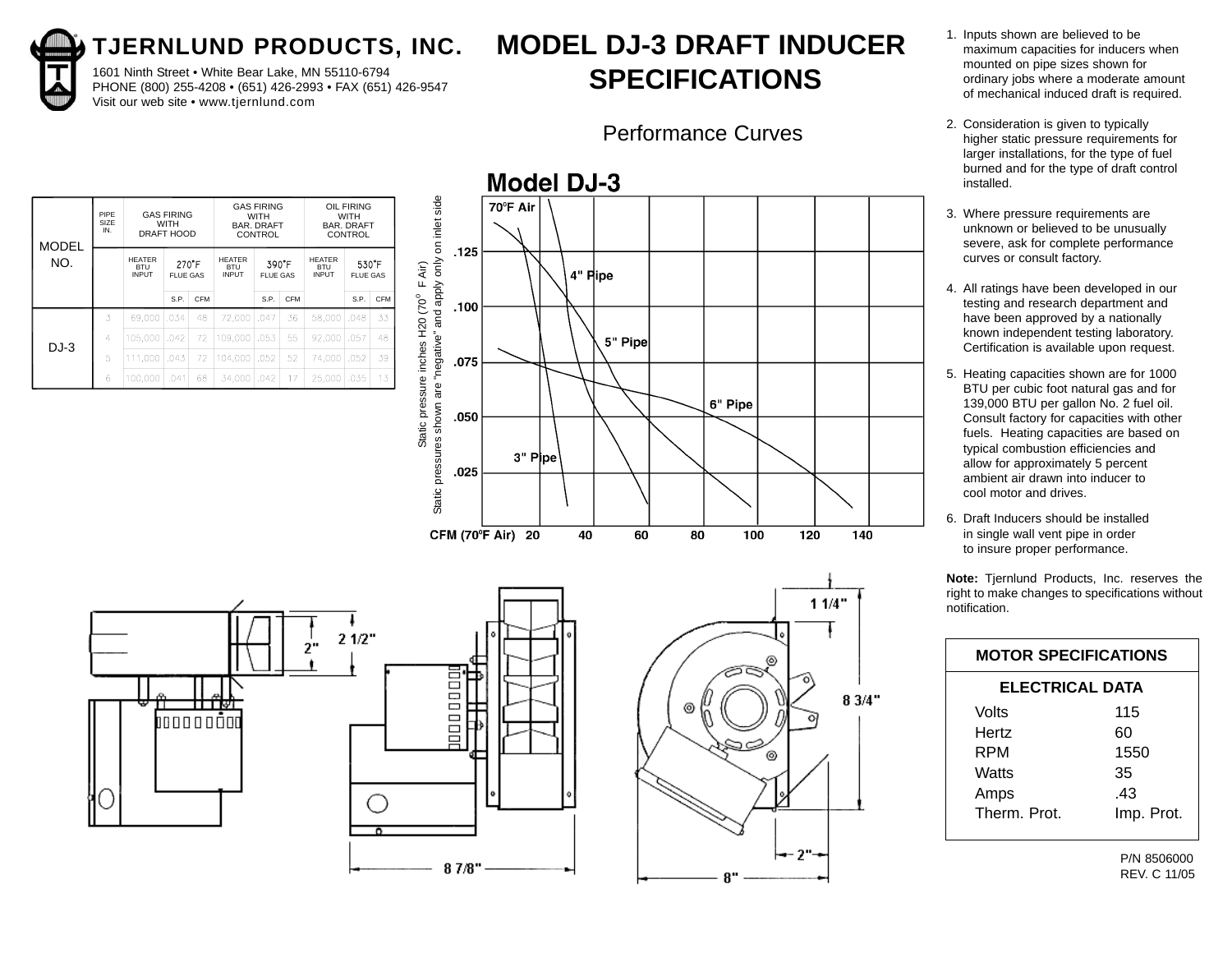

1601 Ninth Street • White Bear Lake, MN 55110-6794 PHONE (800) 255-4208 • (651) 426-2993 • FAX (651) 426-9547 Visit our web site • www.tjernlund.com

# **MODEL D-3 DRAFT INDUCER SPECIFICATIONS**

#### Performance curves

| <b>MODEL</b> | PIPE<br><b>SIZE</b><br>IN. |                                                          | <b>GAS FIRING</b><br>WITH<br>DRAFT HOOD |                               |                          | <b>GAS FIRING</b><br>WITH<br><b>BAR. DRAFT</b><br>CONTROL |                               | OIL FIRING<br>WITH<br><b>BAR. DRAFT</b><br>CONTROL |                          |            |
|--------------|----------------------------|----------------------------------------------------------|-----------------------------------------|-------------------------------|--------------------------|-----------------------------------------------------------|-------------------------------|----------------------------------------------------|--------------------------|------------|
| NO.          |                            | HEATER<br>270F<br>BTU<br><b>INPUT</b><br><b>FLUE GAS</b> |                                         | HEATER<br>BTU<br><b>INPUT</b> | 390 F<br><b>FLUE GAS</b> |                                                           | HEATER<br>BTU<br><b>INPUT</b> |                                                    | 530 F<br><b>FLUE GAS</b> |            |
|              |                            |                                                          | S.P.                                    | <b>CFM</b>                    |                          | S.P.                                                      | <b>CFM</b>                    |                                                    | S.P.                     | <b>CFM</b> |
|              | 5                          | 270,000                                                  | .063                                    | 190                           | 330,000                  | ,085                                                      | 166                           | 295,000                                            | ,092                     | 163        |
| $D-3$        | $\delta$                   | 356,000                                                  | .073                                    | 246                           | 377,000                  | ,090                                                      | 190                           | 300,000                                            | .093                     | 169        |
|              | 7                          | 360,000                                                  | .075                                    | 259                           | 330,000                  | .085                                                      | 166                           | 230,000                                            | .080                     | 118        |
|              | 8                          | 320,000                                                  | .068                                    | 217                           | 222,000                  | .075                                                      | 110                           | 123,000                                            | .065                     | 65         |







- 1. Inputs shown are believed to be maximum capacities for inducers when mounted on pipe sizes shown for ordinary jobs where a moderate amount of mechanical induced draft is required.
- 2. Consideration is given to typically higher static pressure requirements for larger installations, for the type of fuel burned and for the type of draft control installed.
- 3. Where pressure requirements are unknown or believed to be unusually severe, ask for complete performance curves or consult factory.
- 4. All ratings have been developed in our testing and research department and have been approved by a nationally known independent testing laboratory. Certification is available upon request.
- 5. Heating capacities shown are for 1000 BTU per cubic foot natural gas and for 139,000 BTU per gallon No. 2 fuel oil. Consult factory for capacities with other fuels. Heating capacities are based on typical combustion efficiencies and allow for approximately 5 percent ambient air drawn into inducer to cool motor and drives.
- 6. Draft Inducers should be installed in single wall vent pipe in order to insure proper performance.

| <b>MOTOR SPECIFICATIONS</b> |      |  |  |  |  |  |  |  |
|-----------------------------|------|--|--|--|--|--|--|--|
| <b>ELECTRICAL DATA</b>      |      |  |  |  |  |  |  |  |
| Volts                       | 115  |  |  |  |  |  |  |  |
| Hertz                       | 60   |  |  |  |  |  |  |  |
| RPM                         | 1550 |  |  |  |  |  |  |  |
| Watts                       | 74   |  |  |  |  |  |  |  |
| Amps                        | .96  |  |  |  |  |  |  |  |
| Therm. Prot.                | Yes  |  |  |  |  |  |  |  |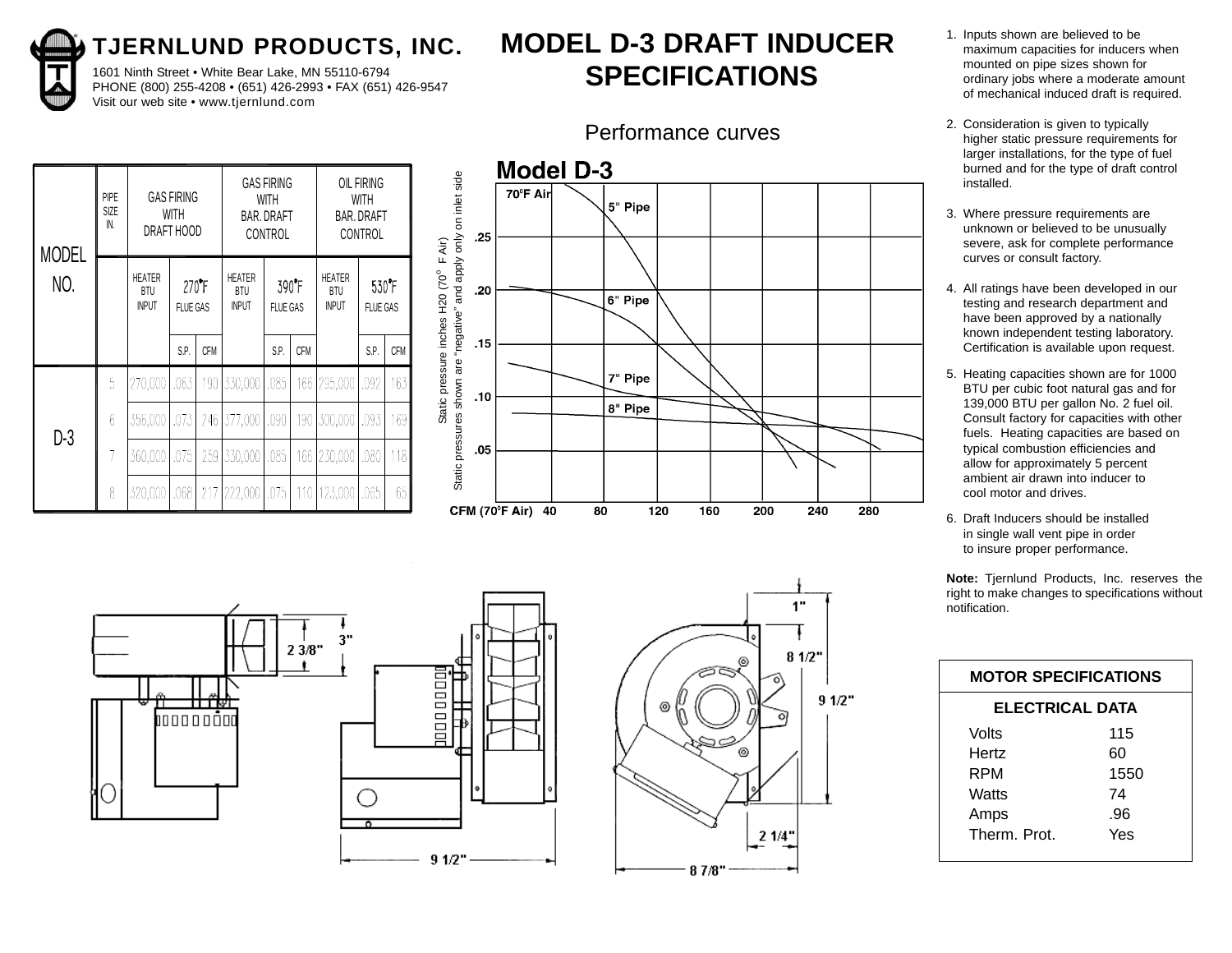1601 Ninth Street • White Bear Lake, MN 55110-6794 PHONE (800) 255-4208 • (651) 426-2993 • FAX (651) 426-9547 Visit our web site • www.tjernlund.com

# **MODEL I DRAFT INDUCER SPECIFICATIONS**

#### Performance curves

| <b>MODEL</b> | <b>PIPE</b><br><b>SIZE</b><br>IN. |                                             | <b>GAS FIRING</b><br><b>WITH</b><br>DRAFT HOOD                 |            | <b>GAS FIRING</b><br><b>WITH</b><br><b>BAR. DRAFT</b><br><b>CONTROL</b> |                          |            | <b>OIL FIRING</b><br><b>WITH</b><br>BAR. DRAFT<br><b>CONTROL</b> |                          |            |
|--------------|-----------------------------------|---------------------------------------------|----------------------------------------------------------------|------------|-------------------------------------------------------------------------|--------------------------|------------|------------------------------------------------------------------|--------------------------|------------|
| NO.          |                                   | <b>HEATER</b><br><b>BTU</b><br><b>INPUT</b> | $270$ <sup><math>\textdegree</math></sup> F<br><b>FLUE GAS</b> |            | <b>HEATER</b><br><b>BTU</b><br><b>INPUT</b>                             | 390 F<br><b>FLUE GAS</b> |            | <b>HEATER</b><br><b>BTU</b><br><b>INPUT</b>                      | 530 F<br><b>FLUE GAS</b> |            |
|              |                                   |                                             | S.P.                                                           | <b>CFM</b> |                                                                         | S.P.                     | <b>CFM</b> |                                                                  | S.P.                     | <b>CFM</b> |
|              | 8                                 | 900,000                                     | .125                                                           | 590        | 1,200,000                                                               | .143                     |            | 603 1,100,000                                                    | .147                     | 566        |
|              | 9                                 | 1,110,000                                   | ,135                                                           |            | 765   1,330,000   .150                                                  |                          |            | 653 1,100,000                                                    | .148                     | 566        |
|              | 10                                | 1,250,000                                   | .140                                                           | 850        | $ 1,260,000 $ , 145                                                     |                          | 615        | 840,000   136                                                    |                          | 440        |
|              | 12                                | 1,030,000                                   | ,1281                                                          | 710        | 115, 10,000                                                             |                          | 357        | 400,000                                                          | ,100                     | 211        |





- 1. Inputs shown are believed to be maximum capacities for inducers when mounted on pipe sizes shown for ordinary jobs where a moderate amount of mechanical induced draft is required.
- 2. Consideration is given to typically higher static pressure requirements for larger installations, for the type of fuel burned and for the type of draft control installed.
- 3. Where pressure requirements are unknown or believed to be unusually severe, ask for complete performance curves or consult factory.
- 4. All ratings have been developed in our testing and research department and have been approved by a nationally known independent testing laboratory. Certification is available upon request.
- 5. Heating capacities shown are for 1000 BTU per cubic foot natural gas and for 139,000 BTU per gallon No. 2 fuel oil. Consult factory for capacities with other fuels. Heating capacities are based on typical combustion efficiencies and allow for approximately 5 percent ambient air drawn into inducer to cool motor and drives.
- 6. Draft Inducers should be installed in single wall vent pipe in order to insure proper performance.

| <b>MOTOR SPECIFICATIONS</b> |          |  |  |  |  |  |  |  |
|-----------------------------|----------|--|--|--|--|--|--|--|
| <b>ELECTRICAL DATA</b>      |          |  |  |  |  |  |  |  |
| Volts                       | 115      |  |  |  |  |  |  |  |
| Hertz                       | 60       |  |  |  |  |  |  |  |
| RPM                         | 1725     |  |  |  |  |  |  |  |
| Watts                       | $1/4$ HP |  |  |  |  |  |  |  |
| Amps                        | 5.4      |  |  |  |  |  |  |  |
| Therm Prot                  | Yes      |  |  |  |  |  |  |  |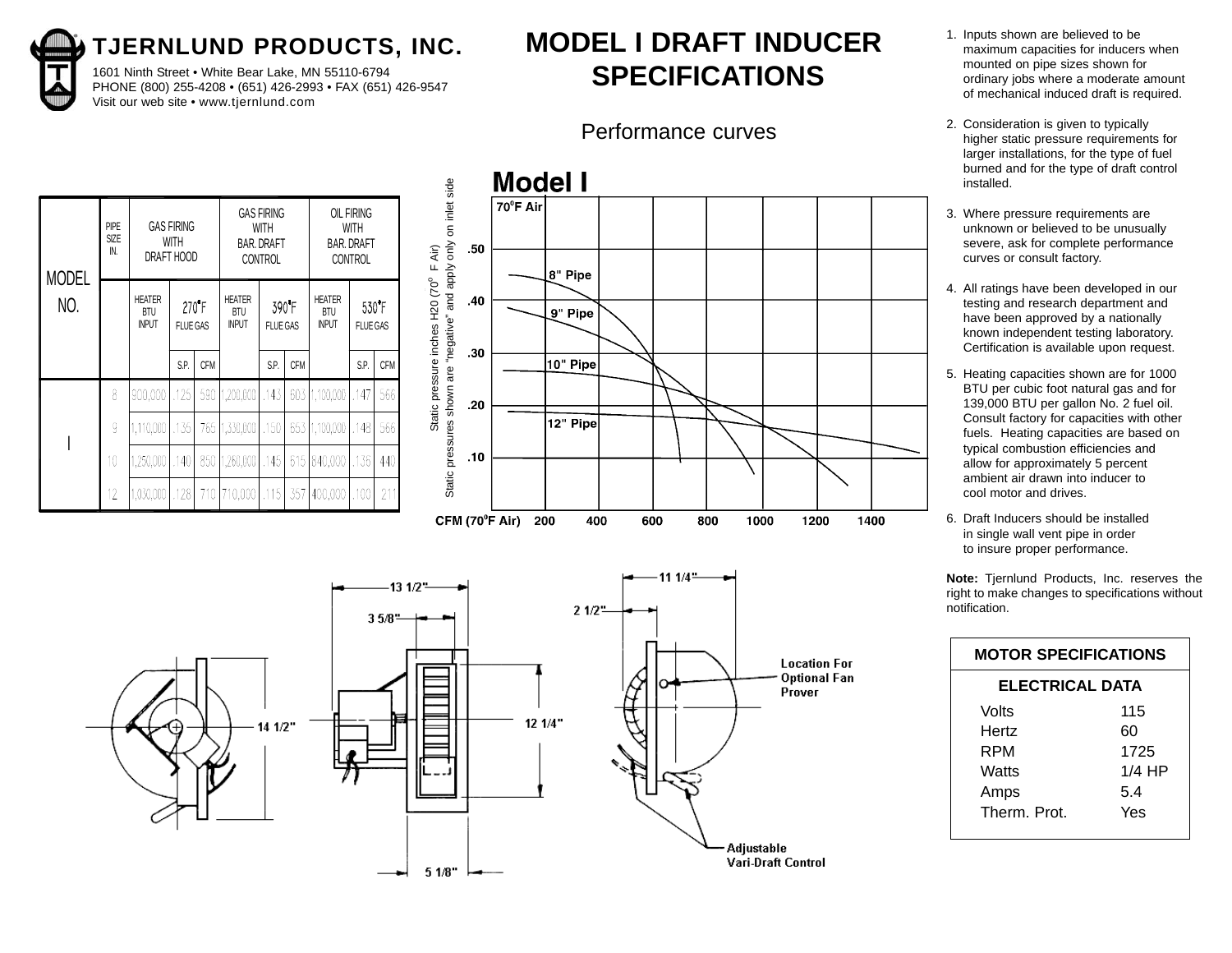1601 Ninth Street • White Bear Lake, MN 55110-6794 PHONE (800) 255-4208 • (651) 426-2993 • FAX (651) 426-9547 Visit our web site • www.tjernlund.com

# **MODEL IL DRAFT INDUCER SPECIFICATIONS**

### Performance curves

|              | PIPE<br>SIZE |                                             | <b>GAS FIRING</b><br><b>WITH</b> |            |                                      | <b>GAS FIRING</b><br><b>WITH</b><br><b>BAR, DRAFT</b> |            |                               | <b>OIL FIRING</b><br><b>WITH</b><br><b>BAR, DRAFT</b> |            |                                                                                                                     | 70°F Air | <b>Model IL</b> |          |     |     |      |      |      |  |
|--------------|--------------|---------------------------------------------|----------------------------------|------------|--------------------------------------|-------------------------------------------------------|------------|-------------------------------|-------------------------------------------------------|------------|---------------------------------------------------------------------------------------------------------------------|----------|-----------------|----------|-----|-----|------|------|------|--|
| <b>MODEL</b> | IN.          |                                             | DRAFT HOOD                       |            |                                      | <b>CONTROL</b>                                        |            |                               | <b>CONTROL</b>                                        |            |                                                                                                                     |          |                 |          |     |     |      |      |      |  |
| NO.          |              | <b>HEATER</b><br><b>BTU</b><br><b>INPUT</b> | <b>FLUE GAS</b>                  | 270F       | HEATER<br><b>BTU</b><br><b>INPUT</b> | <b>FLUE GAS</b>                                       | 390 F      | HEATER<br>BTU<br><b>INPUT</b> | FLUE GAS                                              | 530 F      | .75                                                                                                                 |          | 9" Pipe         |          |     |     |      |      |      |  |
|              |              |                                             | S.P.                             | <b>CFM</b> |                                      | S.P.                                                  | <b>CFM</b> |                               | S.P.                                                  | <b>CFM</b> | .60                                                                                                                 |          | 10" Pipe        |          |     |     |      |      |      |  |
|              |              |                                             |                                  |            |                                      |                                                       |            |                               |                                                       |            | .45                                                                                                                 |          |                 |          |     |     |      |      |      |  |
|              | 9            | ,460,000                                    | .145                             |            | 1010 1,970,000                       | ,175                                                  |            | 989   1,700,000   180         |                                                       | -9001      |                                                                                                                     |          | 12" Pipe        |          |     |     |      |      |      |  |
|              | 10           | 2,080,000                                   | ,170                             |            | 1370 2,460,000                       | .185                                                  |            | 1240 1,900,000   .180         |                                                       | 1010       | .30                                                                                                                 |          | $-14"$ Pipe     |          |     |     |      |      |      |  |
| L            |              | 920,000,                                    | .160 <sub>1</sub>                |            | 1325 2,230,000                       | .182                                                  |            | 170   1,500,000   170         |                                                       | 789        | Static pressures shown are "negative" and apply only on inlet side<br>Static pressure inches H20 (70° F Air)<br>.15 |          |                 | 16" Pipe |     |     |      |      |      |  |
|              | 14           | 1,840,000                                   | .159                             |            | 1270 1,470,000                       | .158                                                  |            | 740 825,000   135             |                                                       | 453        |                                                                                                                     |          | 18" Pipe        |          |     |     |      |      |      |  |
|              | 16           | 900,000                                     | .120                             |            | 620 650,000   113                    |                                                       |            | 340 350,000 095               |                                                       | 184        | CFM (70°F Air)                                                                                                      |          | 200             | 400      | 600 | 800 | 1000 | 1200 | 1400 |  |
|              | 18           | 650,000 .099                                |                                  |            | 450   440,000                        | .095                                                  |            | 220 200,000 075               |                                                       | 106        |                                                                                                                     |          |                 |          |     |     |      |      |      |  |





- 1. Inputs shown are believed to be maximum capacities for inducers when mounted on pipe sizes shown for ordinary jobs where a moderate amount of mechanical induced draft is required.
- 2. Consideration is given to typically higher static pressure requirements for larger installations, for the type of fuel burned and for the type of draft control installed.
- 3. Where pressure requirements are unknown or believed to be unusually severe, ask for complete performance curves or consult factory.
- 4. All ratings have been developed in our testing and research department and have been approved by a nationally known independent testing laboratory. Certification is available upon request.
- 5. Heating capacities shown are for 1000 BTU per cubic foot natural gas and for 139,000 BTU per gallon No. 2 fuel oil. Consult factory for capacities with other fuels. Heating capacities are based on typical combustion efficiencies and allow for approximately 5 percent ambient air drawn into inducer to cool motor and drives.
- 6. Draft Inducers should be installed in single wall vent pipe in order to insure proper performance.

|                        | <b>MOTOR SPECIFICATIONS</b> |  |  |  |  |  |  |  |  |
|------------------------|-----------------------------|--|--|--|--|--|--|--|--|
| <b>ELECTRICAL DATA</b> |                             |  |  |  |  |  |  |  |  |
| Volts                  | 115                         |  |  |  |  |  |  |  |  |
| Hertz                  | 60                          |  |  |  |  |  |  |  |  |
| RPM                    | 1725                        |  |  |  |  |  |  |  |  |
| Watts                  | $1/4$ HP                    |  |  |  |  |  |  |  |  |
| Amps                   | 5.4                         |  |  |  |  |  |  |  |  |
| Therm Prot             | Yes                         |  |  |  |  |  |  |  |  |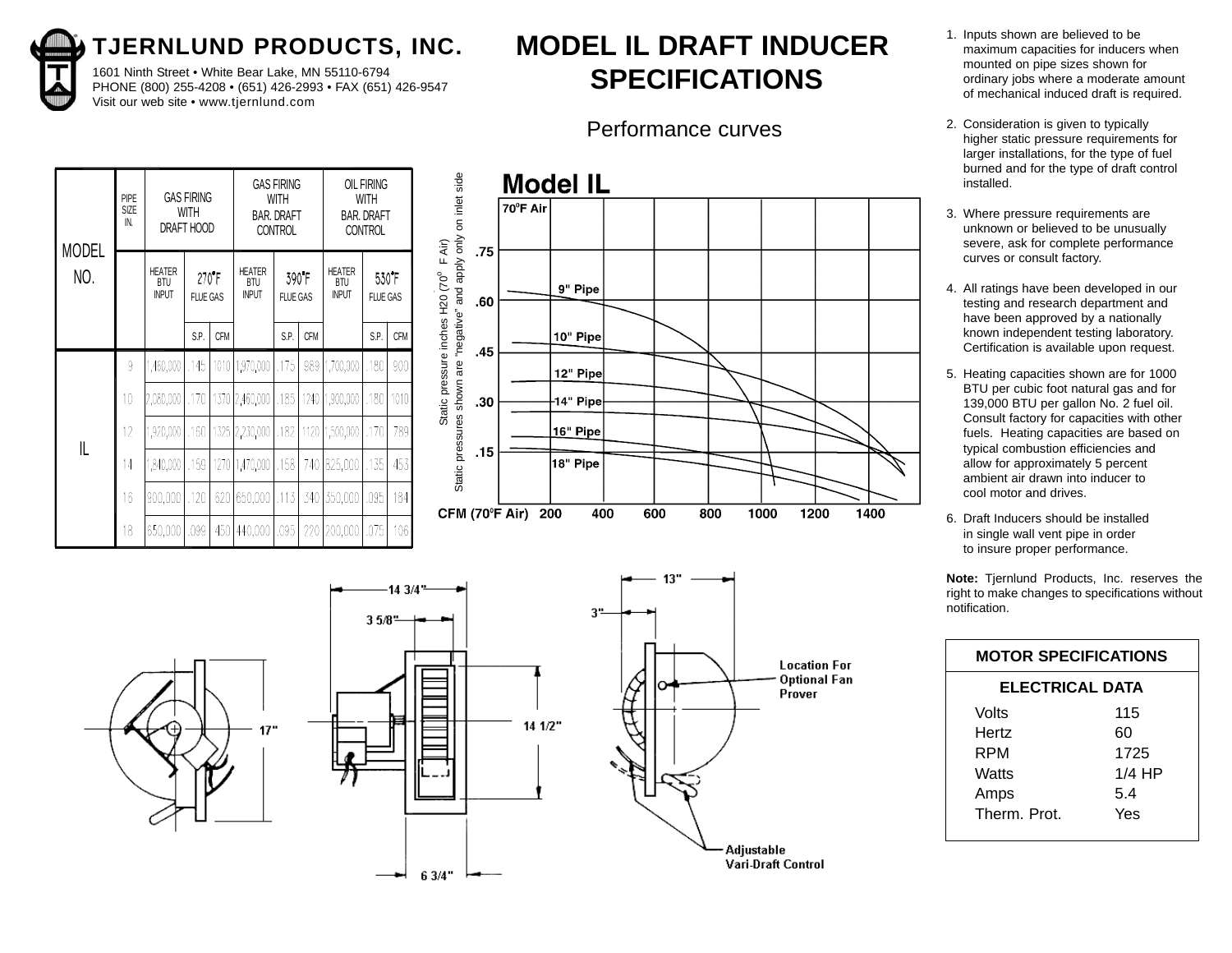1601 Ninth Street • White Bear Lake, MN 55110-6794 PHONE (800) 255-4208 • (651) 426-2993 • FAX (651) 426-9547 Visit our web site • www.tjernlund.com

# **MODEL XL DRAFT INDUCER SPECIFICATIONS**

### Performance curves

| <b>MODEL</b> | <b>PIPE</b><br><b>SIZE</b><br>IN.                                                 | DRAFT HOOD | <b>GAS FIRING</b><br>WITH                   |                          |                | <b>GAS FIRING</b><br>WITH<br><b>BAR. DRAFT</b><br><b>CONTROL</b> |            | OIL FIRING<br>WITH<br><b>BAR. DRAFT</b><br><b>CONTROL</b> |      |            |
|--------------|-----------------------------------------------------------------------------------|------------|---------------------------------------------|--------------------------|----------------|------------------------------------------------------------------|------------|-----------------------------------------------------------|------|------------|
| NO.          | <b>HEATER</b><br>$270^{\circ}$ F<br><b>BTU</b><br><b>INPUT</b><br><b>FLUE GAS</b> |            | <b>HEATER</b><br><b>BTU</b><br><b>INPUT</b> | 390 F<br><b>FLUE GAS</b> |                | <b>HEATER</b><br><b>BTU</b><br><b>INPUT</b>                      |            | 530 <sup>°</sup> F<br><b>FLUE GAS</b>                     |      |            |
|              |                                                                                   |            | S.P.                                        | <b>CFM</b>               |                | S.P.                                                             | <b>CFM</b> |                                                           | S.P. | <b>CFM</b> |
|              | 16                                                                                | 4,000,000  | .250                                        | 2760                     | 4,000,000      | .260                                                             |            | 2010 3,300,000                                            | .230 | 1763       |
| XL           | 18                                                                                | 3,900,000  | .240                                        |                          | 2650 3,250,000 | .240                                                             |            | 1660 2,100,000                                            | .190 | 1103       |
|              | 20                                                                                | 2,800,000  | .195                                        |                          | 1935 2,100,000 | .175                                                             | 1079       | 1,200,000                                                 | ,150 | 626        |
|              | 24                                                                                | 1,500,000  | .150                                        |                          | 1035 1,100,000 | .125                                                             | 527        | 503,000                                                   | .110 | 266        |









18 3/8

 $4.3/4$ "

- 1. Inputs shown are believed to be maximum capacities for inducers when mounted on pipe sizes shown for ordinary jobs where a moderate amount of mechanical induced draft is required.
- 2. Consideration is given to typically higher static pressure requirements for larger installations, for the type of fuel burned and for the type of draft control installed.
- 3. Where pressure requirements are unknown or believed to be unusually severe, ask for complete performance curves or consult factory.
- 4. All ratings have been developed in our testing and research department and have been approved by a nationally known independent testing laboratory. Certification is available upon request.
- 5. Heating capacities shown are for 1000 BTU per cubic foot natural gas and for 139,000 BTU per gallon No. 2 fuel oil. Consult factory for capacities with other fuels. Heating capacities are based on typical combustion efficiencies and allow for approximately 5 percent ambient air drawn into inducer to cool motor and drives.
- 6. Draft Inducers should be installed in single wall vent pipe in order to insure proper performance.

| <b>MOTOR SPECIFICATIONS</b> |              |  |  |  |  |  |  |  |
|-----------------------------|--------------|--|--|--|--|--|--|--|
| <b>ELECTRICAL DATA</b>      |              |  |  |  |  |  |  |  |
|                             |              |  |  |  |  |  |  |  |
| Volts                       | 115, 208-230 |  |  |  |  |  |  |  |
| Hertz                       | 60           |  |  |  |  |  |  |  |
| RPM                         | 1725         |  |  |  |  |  |  |  |
| Watts                       | $3/4$ HP     |  |  |  |  |  |  |  |
| Amps                        | 11 @ 115     |  |  |  |  |  |  |  |
|                             | 5.4 @ 208    |  |  |  |  |  |  |  |
|                             | 5.3 @ 230    |  |  |  |  |  |  |  |
| Therm. Prot.                | Yes          |  |  |  |  |  |  |  |